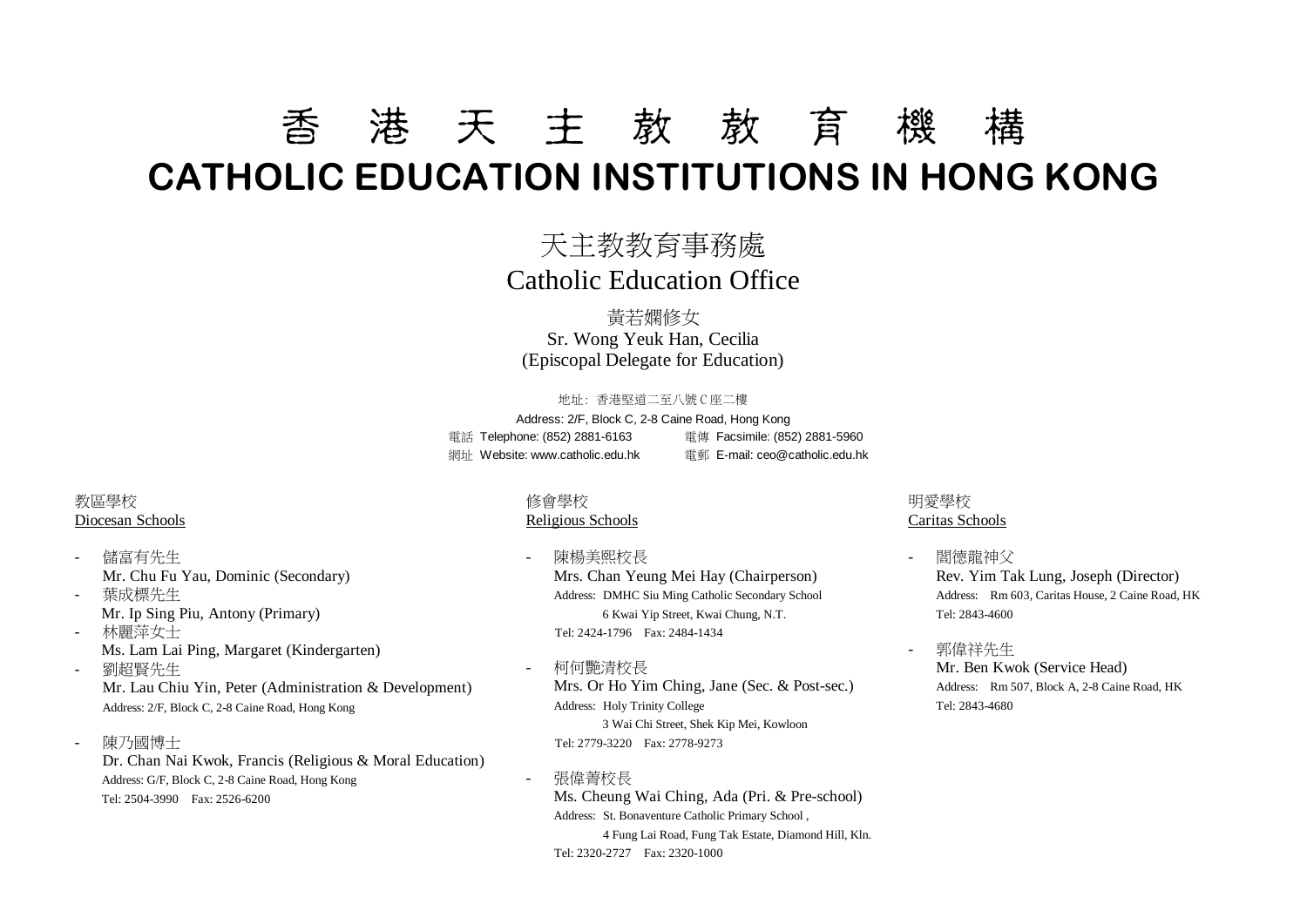### 香港天主教教育推行架構

**ORGANISATIONAL STRUCTURE FOR THE PROMOTION OF CATHOLIC EDUCATION IN HONG KONG**



### 香港天主教辦學團體架構

#### **ORGANISATIONAL STRUCTURE OF SPONSORING BODIES OF CATHOLIC SCHOOLS IN HONG KONG**

主教 **The Bishop of Hong Kong**  教育事務主教代表 )<br>(天主教教育事務處) . . . . . . . . . . . . . . . . . . Episcopal Delegate for Education (Catholic Education Office) ■中學 Secondary ι J<sub>ι</sub> 學 Primary 幼稚園 Kindergarten ■ 教育行政及發展 Administration & Development ■宗教及道德教育 Religious & Moral Education 辦學團體 辦學團體 辦學團體 香港明愛 二十四個條會 天主教香港教區 Sponsoring Body Sponsoring Body Sponsoring Bodies Caritas - Hong Kong The Catholic Diocese of Hong 24 Religious Congregations 教區學校中央校董會 Central Management Committee for Diocesan Schools 校董會 校董會 校董會 School Management Committees School Management Committees School Management Committees <sub>ልቷ</sub>: 盲接管轄 Note: Direct link 牧民聯繫

Pastoral link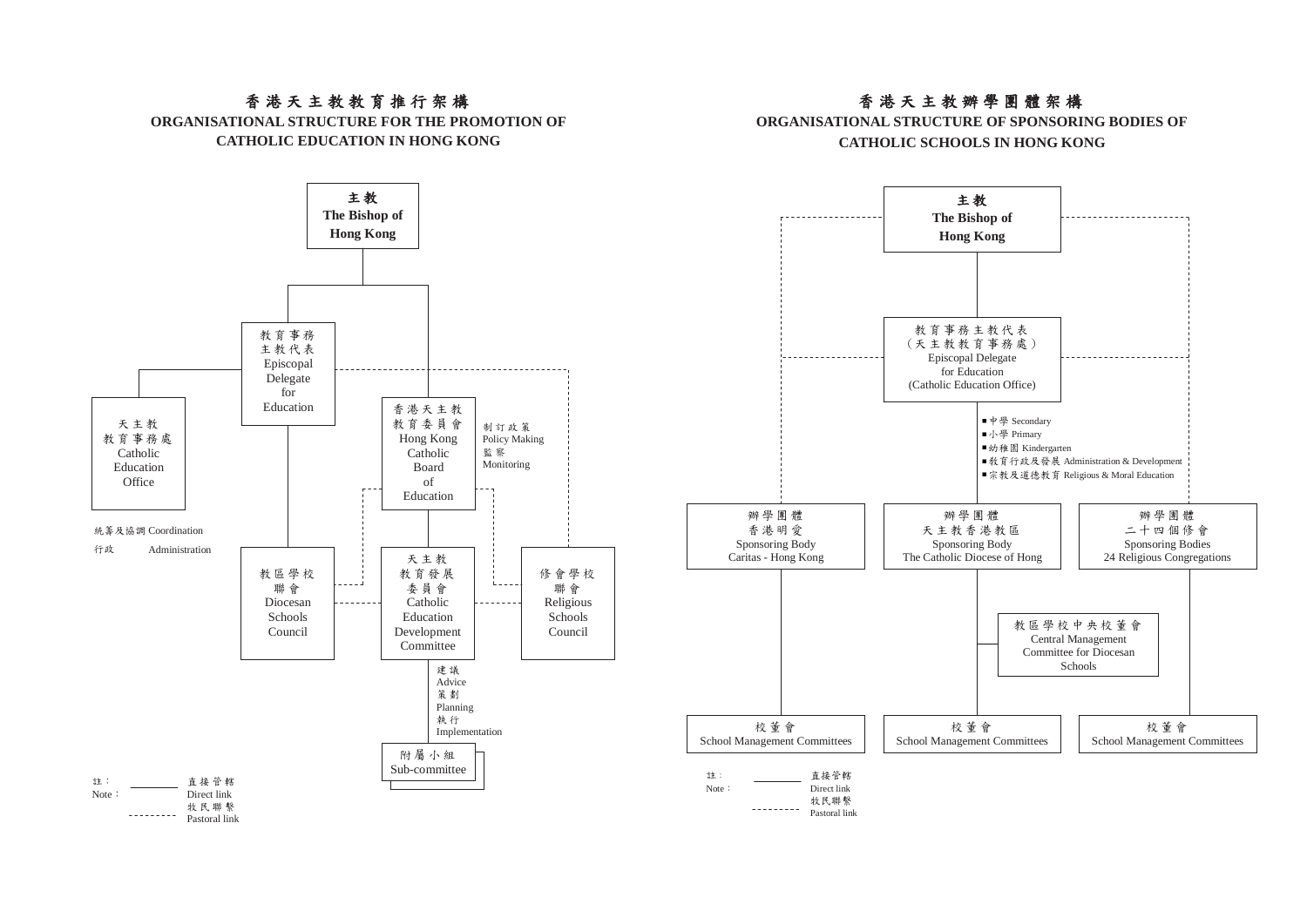### 香 港 天 主 教 學 校 統 計 數 目 **2013**年**12**月

### STATISTICS OF CATHOLIC SCHOOLS IN HONG KONG December 2013

| 學校數目<br><b>NUMBER OF SCHOOLS</b> |                            |                                                                      |                         |                                        |                    | 學校類別                                                                | 學生<br><b>STUDENTS</b> |                        |                  |                | 老師<br><b>TEACHERS</b> |                  |                                  |                              |                      |                                                                                             |                      |                                                           |                            |              |
|----------------------------------|----------------------------|----------------------------------------------------------------------|-------------------------|----------------------------------------|--------------------|---------------------------------------------------------------------|-----------------------|------------------------|------------------|----------------|-----------------------|------------------|----------------------------------|------------------------------|----------------------|---------------------------------------------------------------------------------------------|----------------------|-----------------------------------------------------------|----------------------------|--------------|
| 教區                               | 明<br>愛                     | 男<br>修會<br>Male<br>Diocesan Caritas Religious Religious People Total | 女修會<br>Female           | 教友總數<br>Lay                            |                    | <b>TYPE OF SCHOOLS</b>                                              | 男<br>Male             | 女<br>Female            | 總數<br>Total      | 教友             | 非教友<br>Non-           | 神父               | 修士                               | 修女                           |                      | 男教友男非教友<br>Lay Man Lay Man<br>Catholic Catholic Priests Brothers Sisters Catholic Non-Cath. | 女教友<br>Catholic      | 女 非 教 友 牧民助理<br>Lay Woman Lay Woman Pastoral<br>Non-Cath. | Assistant                  | 總 數<br>Total |
| 17<br>55                         | $\overline{2}$<br>$\Omega$ | $\mathbf{1}$<br>21                                                   | 10<br>29                | $\blacktriangleleft$<br>$\overline{2}$ | 31<br>107          | 幼稚園<br>Kindergarten<br>小學<br><b>Primary School</b>                  | 4,414                 | 6,162<br>31,593 35,632 | 10,576<br>67,225 | 1,813<br>6,906 | 8,763<br>60,319       | 0<br>12          | $\bf{0}$<br>$\blacktriangleleft$ | 22<br>34                     | 1<br>207             | 3<br>622                                                                                    | 168<br>994           | 522<br>2,645                                              | $\mathbf{1}$<br>70         | 717<br>4,585 |
| 26                               | 9                          | 24                                                                   | 25                      | $\blacktriangleleft$                   | 85                 | 中學<br><b>Secondary School</b><br>職業訓練                               |                       | 33,634 37,343          | 70,977           | 5,676          | 65,301                | 16               | 12                               | 20                           | 455                  | 1,695                                                                                       | 727                  | 2,330                                                     | 60                         | 5,315        |
| 0                                | $\mathbf{0}$               | $\mathbf 0$                                                          | $\overline{2}$          | $\mathbf 0$                            | $\mathbf{2}$       | <b>Vocational School</b><br>社區教育                                    | 9                     | 195                    | 204              | 10             | 194                   | $\mathbf 0$      | $\bf{0}$                         | 3                            | $\mathbf 0$          | 3                                                                                           | 3                    | 6                                                         | $\mathbf 0$                | 15           |
| 0<br>0                           | 30<br>$\overline{2}$       | $\mathbf 0$<br>$\mathbf 0$                                           | $\mathbf 0$<br>$\bf{0}$ | $\mathbf 0$<br>$\bf{0}$                | 30<br>$\mathbf{2}$ | <b>Community Education</b><br>大專院校<br><b>Post Secondary</b><br>特殊學校 | 5,985<br>781          | 8,684<br>757           | 14,669<br>1,538  | 1,633<br>52    | 13,036<br>1,486       | 0<br>$\mathbf 0$ | $\Omega$<br>$\Omega$             | $\mathbf{0}$<br>$\mathbf{0}$ | 20<br>$\overline{2}$ | 195<br>36                                                                                   | 37<br>$\overline{2}$ | 162<br>24                                                 | $\mathbf 0$<br>$\mathbf 0$ | 414<br>64    |
| $\bf{0}$                         | 6                          | $\Omega$                                                             | $\mathbf{1}$            | $\bf{0}$                               | 7                  | <b>Special School</b>                                               | 181                   | 411                    | 592              | 6              | 586                   | 0                | $\Omega$                         | $\Omega$                     | $\overline{7}$       | 42                                                                                          | 11                   | 108                                                       | $\mathbf 0$                | 168          |
| 98                               |                            |                                                                      | 67                      |                                        | 264                | 總數 Total                                                            |                       | 76,597 89,184          | 165,781          | 16,096         | 149,685               | 28               | 13                               | 79                           | 692                  | 2,596                                                                                       | 1,942                | 5,797                                                     | 131                        | 11,278       |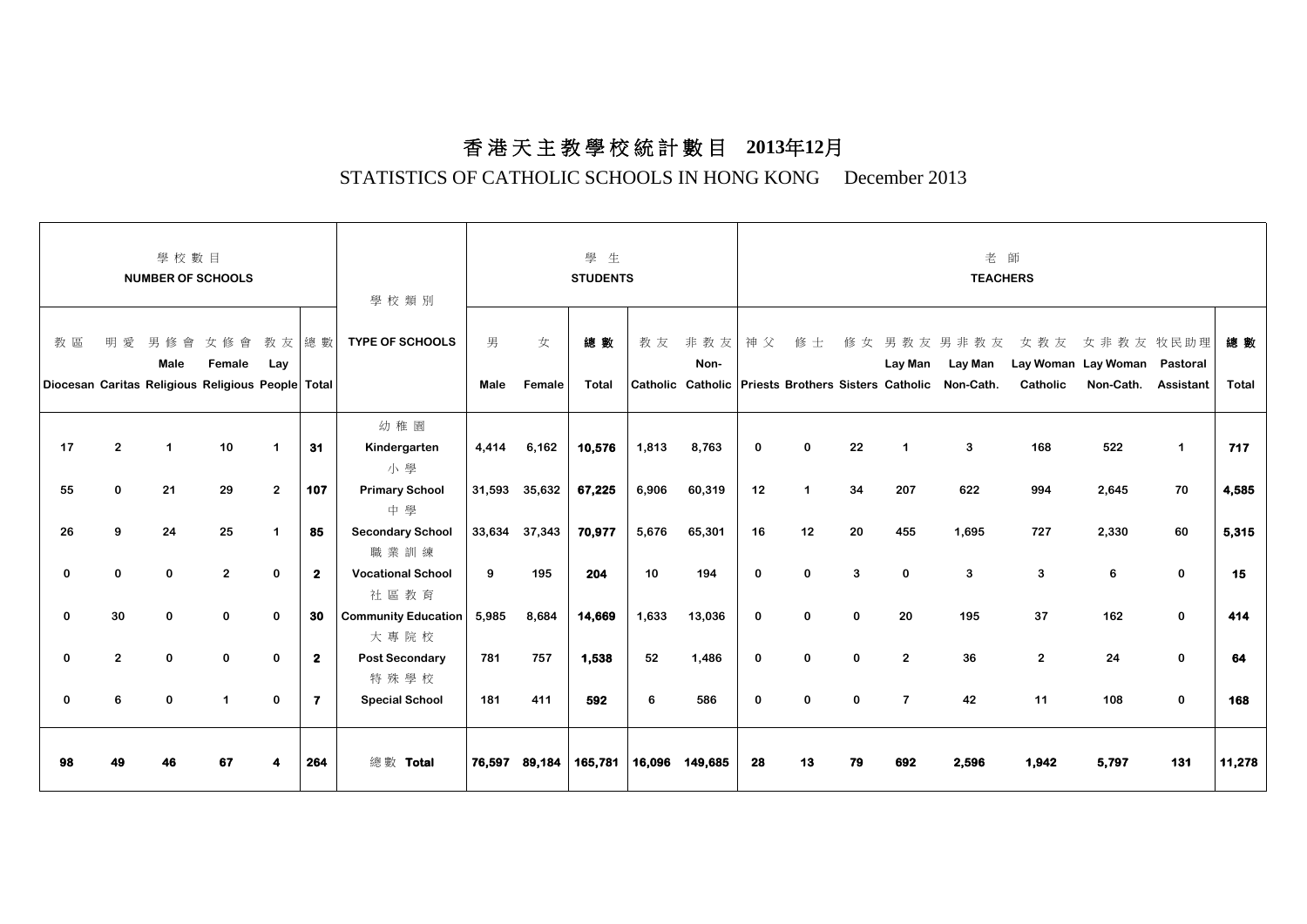### 天 主 教 修 會 辦 學 團 體

### **SPONSORING BODIES OF CATHOLIC RELIGIOUS CONGREGATIONS**

### **1. Religious Congregations of Women** 女修會 **2. Religious Congregations of Men** 男修會

| <b>CIC</b>          | Chinese Sisters of the Immaculate Conception<br>中華無原罪聖母女修會               |
|---------------------|--------------------------------------------------------------------------|
| <b>FDCC</b>         | Daughters of Charity of the Canossian Institute                          |
|                     | 嘉諾撒仁愛女修會                                                                 |
| <b>FMA</b>          | Daughters of Mary Help of Christians (Salesian Sisters)<br>母佑會女修會(慈幼女修會) |
| <b>FMM</b>          | <b>Franciscan Missionaries of Mary</b>                                   |
|                     | 瑪利亞方濟各傳教修會                                                               |
| <b>MIC</b>          | Missionary Sisters of the Immaculate Conception                          |
|                     | 聖母無原罪傳教女修會                                                               |
| <b>MM Sisters</b>   | Maryknoll Sisters of St. Dominic                                         |
|                     | 瑪利諾女修會                                                                   |
| <b>MNDA</b>         | Missionary Sisters of Our Lady of the Angels                             |
|                     | 天神之后傳教女修會                                                                |
| <b>OSF</b>          | Franciscan Missionary Sisters of Our Lady of Sorrows                     |
|                     | 聖母痛苦方濟各傳教女修會                                                             |
| <b>PIME Sisters</b> | Missionary Sisters of the Immaculate                                     |
|                     | 聖母無原罪傳教女修會(宗座外方傳教女修會)                                                    |
| <b>RGS</b>          | Our Lady of Charity of the Good Shepherd                                 |
|                     | 善牧會                                                                      |
| <b>SAL</b>          | Sisters Announcers of the Lord                                           |
|                     | 顯主女修會                                                                    |
| <b>SPB</b>          | <b>Sisters of the Precious Blood</b>                                     |
|                     | 耶穌寶血女修會                                                                  |
| <b>SPC</b>          | Sisters of St. Paul de Chartres                                          |
|                     | 沙爾德聖保祿女修會                                                                |
| <b>IHM</b>          | Sisters of the Immaculate Heart of Mary                                  |
|                     | 聖母潔心會                                                                    |

| <b>CICM</b> | Congregation of the Immaculate Heart of Mary (Scheut Missionaries)<br>聖母聖心會        |
|-------------|------------------------------------------------------------------------------------|
| <b>FMS</b>  | <b>Marist Brothers of the Schools</b><br>聖母昆仲會                                     |
| <b>FSC</b>  | Brothers of the Christian Schools (De La Salle Brothers)<br>基督學校修士會                |
| МM          | Catholic Foreign Mission Society of America (Maryknoll Fathers)<br>美國天主教傳教會(瑪利諾神父) |
| <b>OFM</b>  | Order of Friars Minor in Hong Kong<br>方濟會                                          |
| <b>OMI</b>  | Missionary Oblates of Mary Immaculate<br>無玷聖母獻主會(獻主會)                              |
| OP          | Dominican Order<br>道明會                                                             |
| <b>SDB</b>  | Salesians of Don Bosco (Society of St. Francis of Sales)<br>鮑思高慈幼會                 |
| SJ          | Society of Jesus (Jesuit Fathers)<br>耶穌會                                           |
| <b>SVD</b>  | Society of the Divine Word<br>聖言會                                                  |
| — <u>.</u>  |                                                                                    |

### **Total: 10**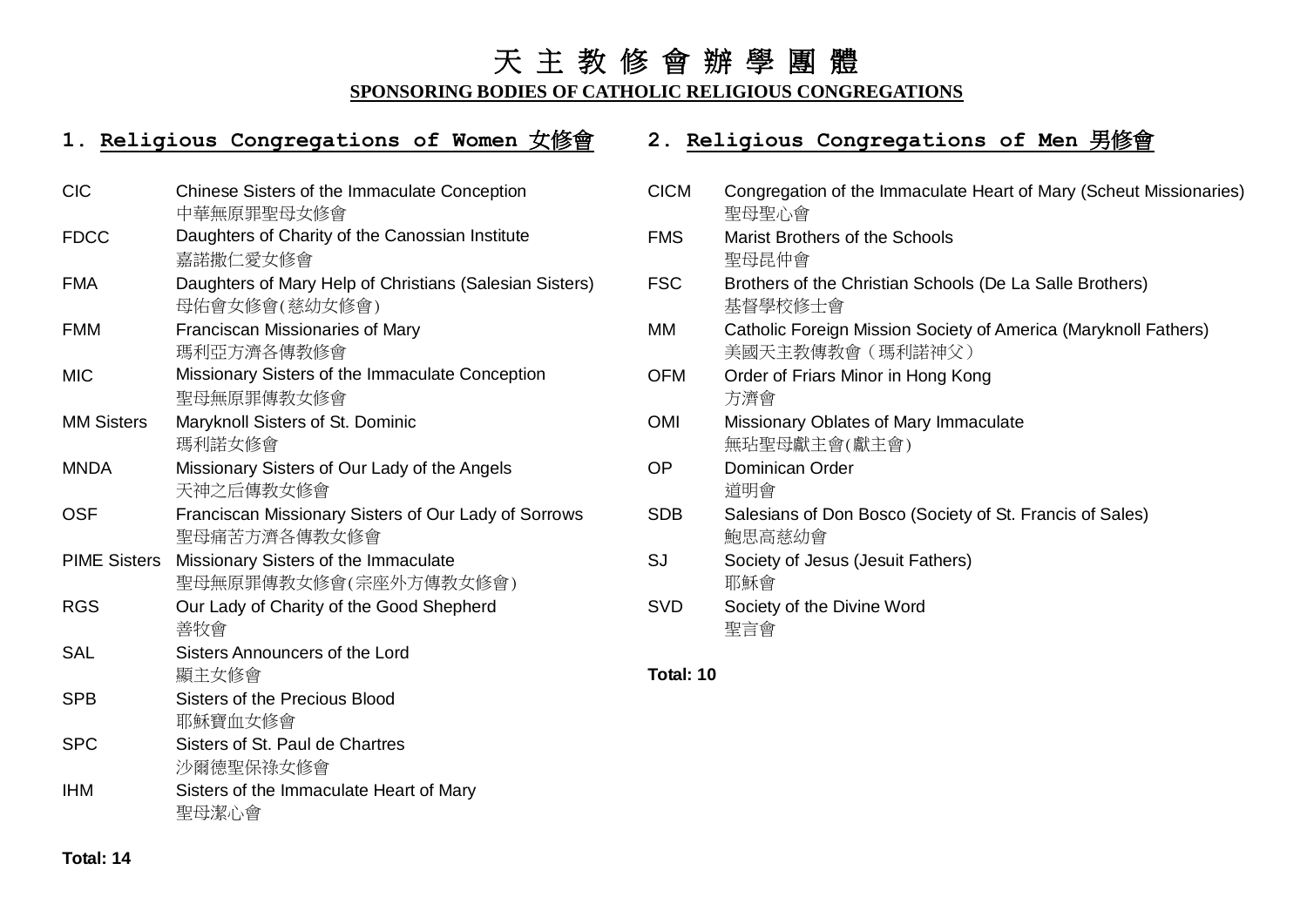### 香港天主教學校 **2013** 年 **12** 月 **CATHOLIC SCHOOLS IN HONG KONG December 2013**

### 辦學團體

**SPONSORING BODIES**

### **(1)** 天 主 教 香 港 教 區 **THE CATHOLIC DIOCESE OF HONG KONG**

教 區 學 校

- 17 Kindergartens 幼稚園
- 55 Primary Schools 小學
- 26 Secondary Schools 中學

**Total: 98**

### **(2)** 香 港 明 愛 **CARITAS - HONG KONG**

明 愛 學 校<br>Caritas Schools

- 2 Kindergartens 幼稚園<br>9 Secondary Schools 中
- 9 Secondary Schools 中學<br>30 Community Education
- 30 Community Education 社區教育
- 6 Special Schools 特殊學校
- 2 Post Secondary 大專院校

**Total: 49**

### **(3)** 廿 四 個 修 會 **24 RELIGIOUS CONGREGATIONS**

男 修 會 學 校

- Men Religious Schools | 1 Kindergartens 幼稚園
	- 21 Primary Schools 小學
	- 24 Secondary Schools 中學

**Total: 46**

女 修 會 學 校 Women Religious Schools <br>
10 Kindergartens 幼稚園<br>
29 Primary Schools 小學

- 
- 29 Primary Schools 小學<br>25 Secondary Schools 中
- 25 Secondary Schools 中學<br>2 Vocational Schools 職業
- 2 Vocational Schools 職業訓練學校<br>1 Special School 特殊學校 1 Special School 特殊學校

**Total: 67**

**(4)** 天 主 教 信 徒 **CATHOLIC LAITY**

- 1 Kindergarten 幼稚園
- 2 Primary Schools 小學
- 1 Secondary School 中學

**Total: 4**

全 港 天 主 學 校 總 數 **Total Number of Catholic Schools: 264** 學 生 總 人 數 **Total Number of Students: 165,781 ( 16,096 [9%] Catholic Students** 天主教學生**)** 教 師 總 人 數 **Total Number of Teachers: 11,278 ( 2,885 [25%] Catholic Teachers** 天主教老師**)**